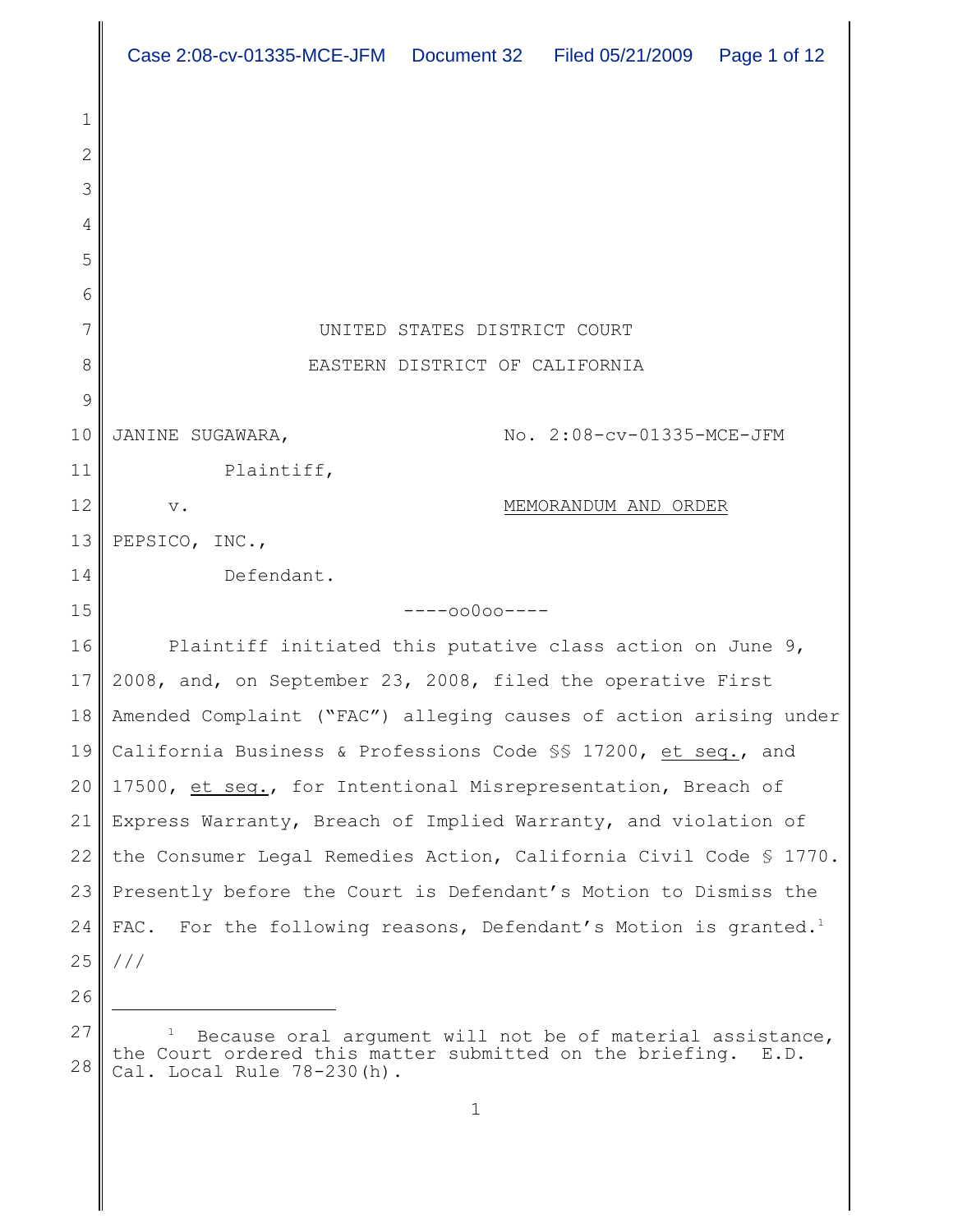# **BACKGROUND**<sup>2</sup>

3 4 5 6 7 Plaintiff is an individual consumer and resident of California. Defendant manufactures, markets, and promotes "Cap'n Crunch with Crunchberries" cereal ("the Product"). Defendant merged with The Quaker Oats Company ("Quaker") in 2001, and Quaker is now a unit of Defendant.

8 9 10 11 12 In addition to the use of the word "berries" in the Product name, the Product's principal display panel ("PDP"), the portion of the Product box designed to face consumers as they shop in a market aisle, features the Product's namesake, "Cap'n Crunch" thrusting a spoonful of "Crunchberries" at the prospective buyer.

13 14 15 16 17 18 19 20 21 22 The Crunchberries are pieces of cereal in bright fruit colors, shaped to resemble berries. While close inspection reveals that the Crunchberries on the PDP are not really berries, Plaintiff contends that the colorful Crunchberries, combined with use of the word "berry" in the Product name, convey the message that Cap'n Crunch is not all sugar and starch, but contains redeeming fruit. This message is allegedly supplemented and reinforced by additional marketing that represents that "Crunch Berries is a combination of Crunch biscuits and colorful red, purple, teal and green berries."

23 ///

1

- 24 ///
- 25 ///
- 26 ///
- 27

<sup>28</sup>  $2$  The following facts are derived, primarily verbatim, from Plaintiff's FAC.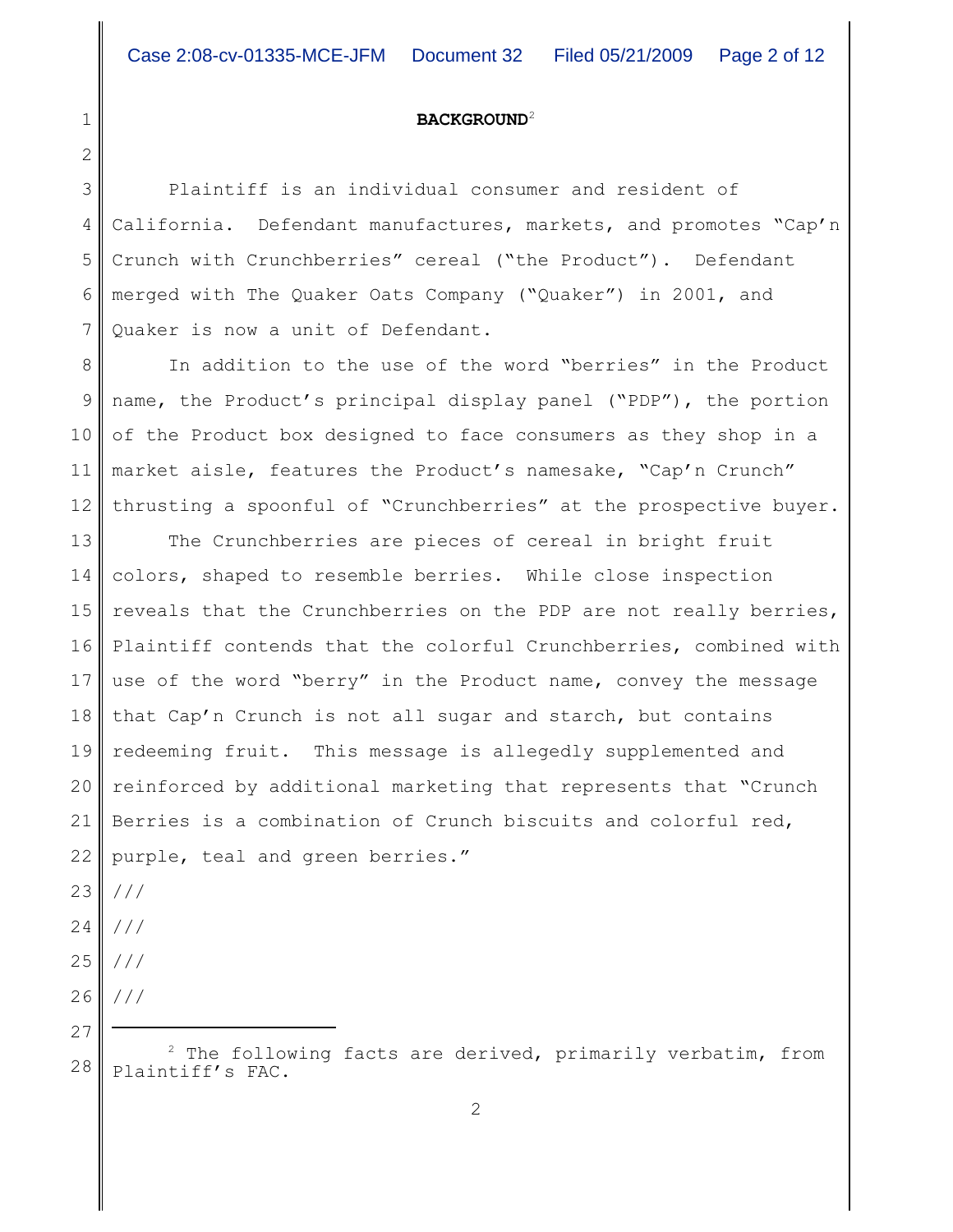In actuality, the Product contains no berries of any kind. If the consumer takes the box from the shelf and examines the fine print of the ingredient list, he or she will discover that the only fruit content is a touch of strawberry fruit concentrate, twelfth in order on the ingredient list.

6 7 8 9 10 11 12 13 14 15 Accordingly, Plaintiff contends, *inter alia*, that Defendants' marketing of the Product is deceptive and likely to mislead and deceive a reasonable consumer. Indeed, during the past four years, Plaintiff alleges she purchased the Product in large part because she had been exposed to advertising and representations of Defendant. She was allegedly misled by the packaging and marketing, which she argues convey the message that the Product contains real, nutritious fruit. Plaintiff contends that she trusted Defendant's Quaker label because that company has a long history of producing wholesome breakfast cereals.

16 17 18 19 20 21 22 23 24 25 Since Plaintiff began purchasing the Product, the Strategic Alliance for Healthy Food and Activity Environments published the results of a study examining the ingredients of widely advertised foods with references to fruit on the packaging. The study concluded, among other things, that despite advertising and packaging that suggests the presence of fruit, more than half of the food products studied, including the Product at issue here, contain no fruit at all. According to Plaintiff, had she known that the Product contained no fruit, she would not have purchased it.

26 ///

1

2

3

4

- 27 ///
- 28 ///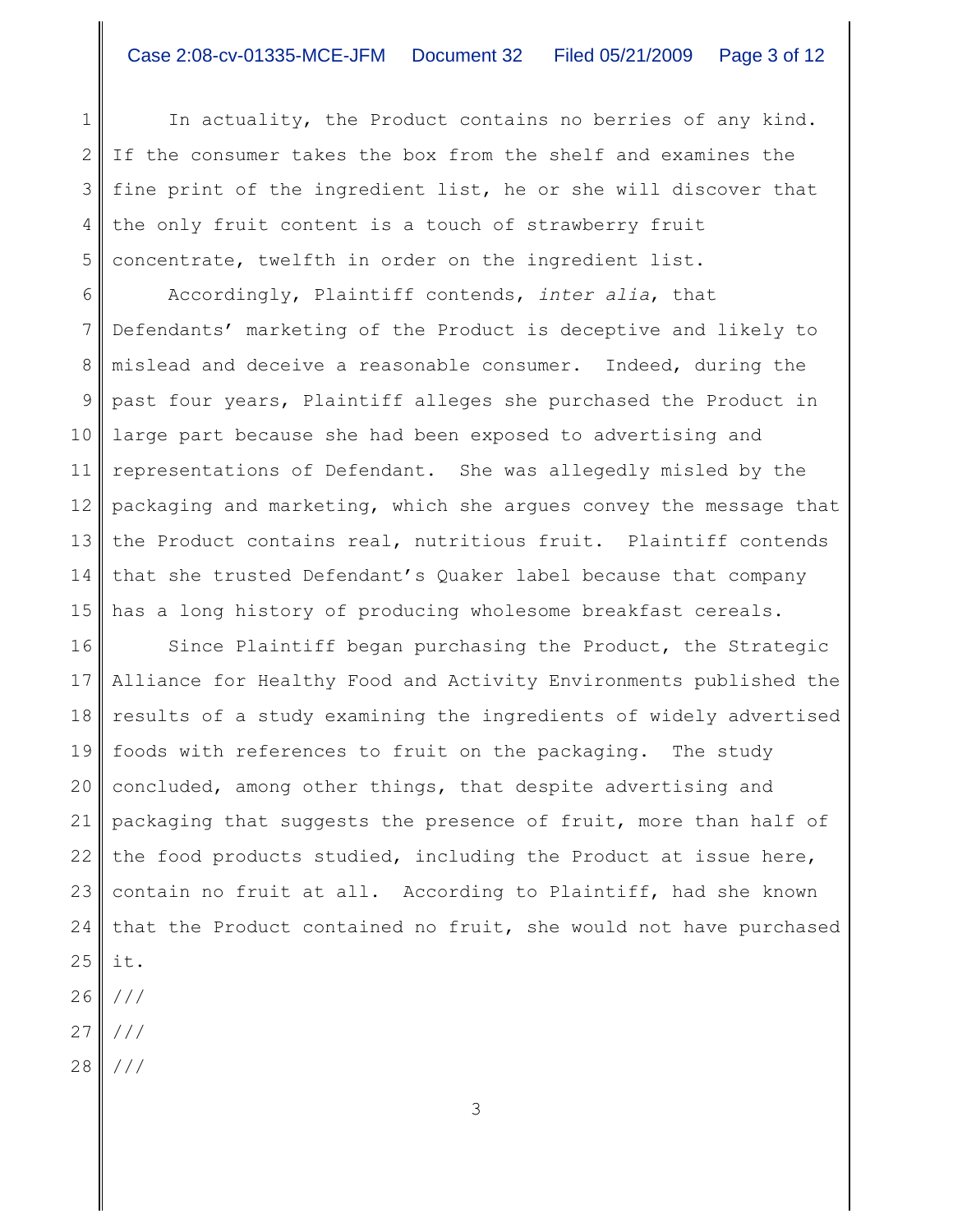### **STANDARD**

3 4 5 6 7 8 9 10 11 12 13 14 15 16 17 18 19 20 21 22 23 24 25 26 On a motion to dismiss for failure to state a claim under Rule  $12(b)$  (6), all allegations of material fact must be accepted as true and construed in the light most favorable to the nonmoving party. Cahill v. Liberty Mut. Ins. Co., 80 F.3d 336, 337-38 (9th Cir. 1996). Rule 8(a)(2) requires only "a short and plain statement of the claim showing that the pleader is entitled to relief" in order to "give the defendant fair notice of what the...claim is and the grounds upon which it rests." Bell Atl. Corp. v. Twombly, --- U.S. ----, 127 S. Ct. 1955, 1964 (2007) (quoting Conley v. Gibson, 355 U.S. 41, 47 (1957)). While a complaint attacked by a Rule 12(b)(6) motion to dismiss does not need detailed factual allegations, a plaintiff's obligation to provide the "grounds" of his "entitlement to relief" requires more than labels and conclusions, and a formulaic recitation of the elements of a cause of action will not do. Id. at 1964-65 (internal citations and quotations omitted). Factual allegations must be enough to raise a right to relief above the speculative level. Id. at 1965 (citing 5 C. Wright & A. Miller, Federal Practice and Procedure § 1216, pp. 235-36 (3d ed. 2004) ("The pleading must contain something more...than...a statement of facts that merely creates a suspicion [of] a legally cognizable right of action")). /// ///

27 ///

1

2

28 ///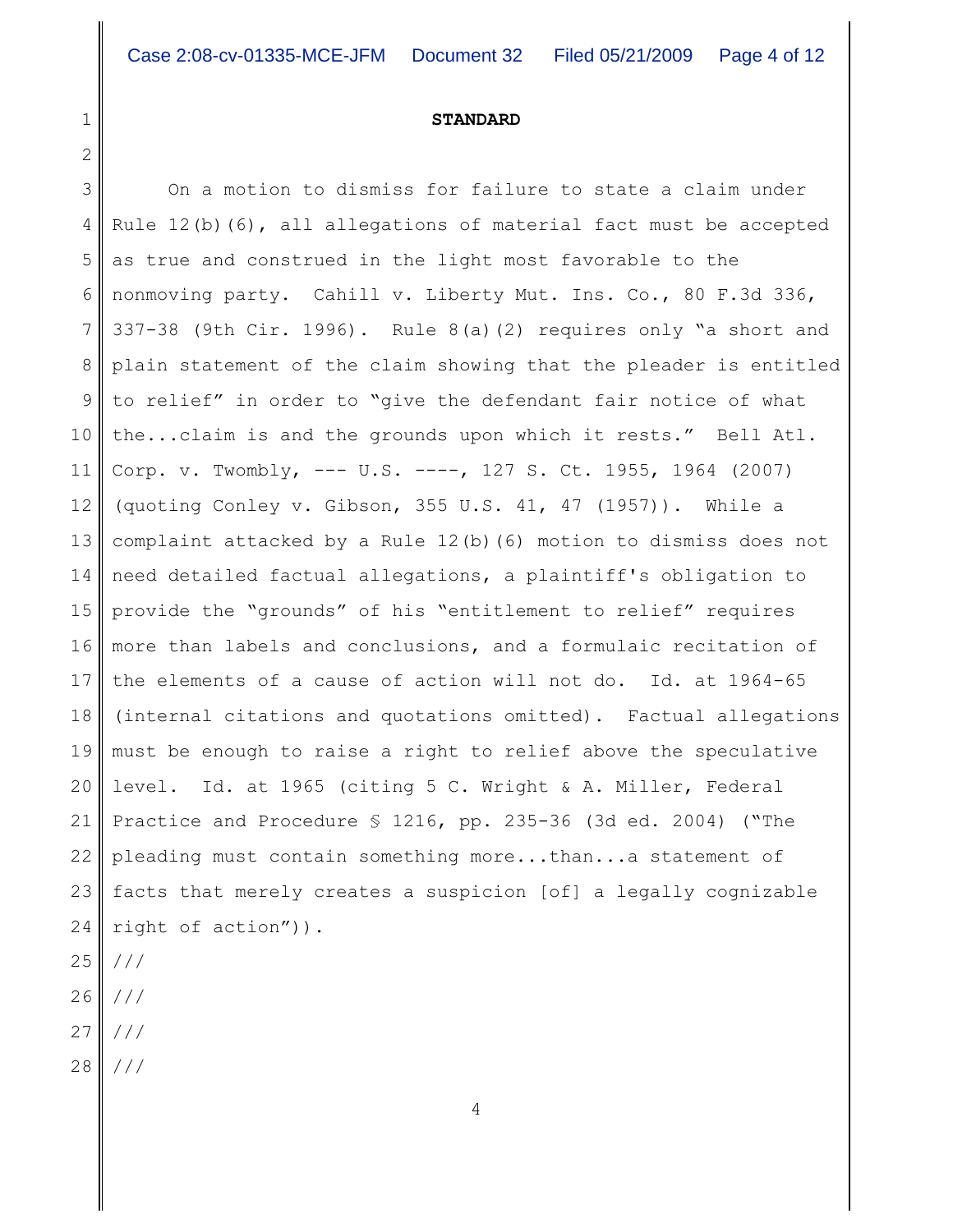1 2 3 4 5 6 7 8 9 10 A court granting a motion to dismiss a complaint must then decide whether to grant leave to amend. A court should "freely give" leave to amend when there is no "undue delay, bad faith[,] dilatory motive on the part of the movant,  $\ldots$  . undue prejudice to the opposing party by virtue of  $\ldots$  the amendment,  $[or]$ futility of the amendment...." Fed. R. Civ. P. 15(a); Foman v. Davis, 371 U.S. 178, 182 (1962). Generally, leave to amend is denied only when it is clear the deficiencies of the complaint cannot be cured by amendment. DeSoto v. Yellow Freight Sys., Inc.*,* 957 F.2d 655, 658 (9th Cir. 1992).

### **ANALYSIS**

# **1. Plaintiff's Unfair Competition, False Advertising, and Consumer Legal Remedies Act Causes of Action**

15 16 17 18 19 20 21 22 23 24 25 26 27 Plaintiff's First, Second, and Sixth Causes of Action fail as a matter of law. First, "California's Unfair Competition Law ('UCL') prohibits any 'unlawful, unfair or fraudulent business act or practice.'" Williams v. Gerber Products Co., 552 F.3d 934, 938 (9th Cir. 2008), quoting Cal. Bus. and Prof. Code § 17200. Additionally, "[t]he false advertising law prohibits any 'unfair, deceptive, untrue, or misleading advertising.'" Id., quoting Cal. Bus. and Prof. Code § 17500. Finally, "California's Consumer Legal Remedies Act ('CLRA') prohibits 'unfair methods of competition and unfair or deceptive acts or practices.'" Id., quoting Cal. Civ. Code § 1770. /// ///

28 ///

11

12

13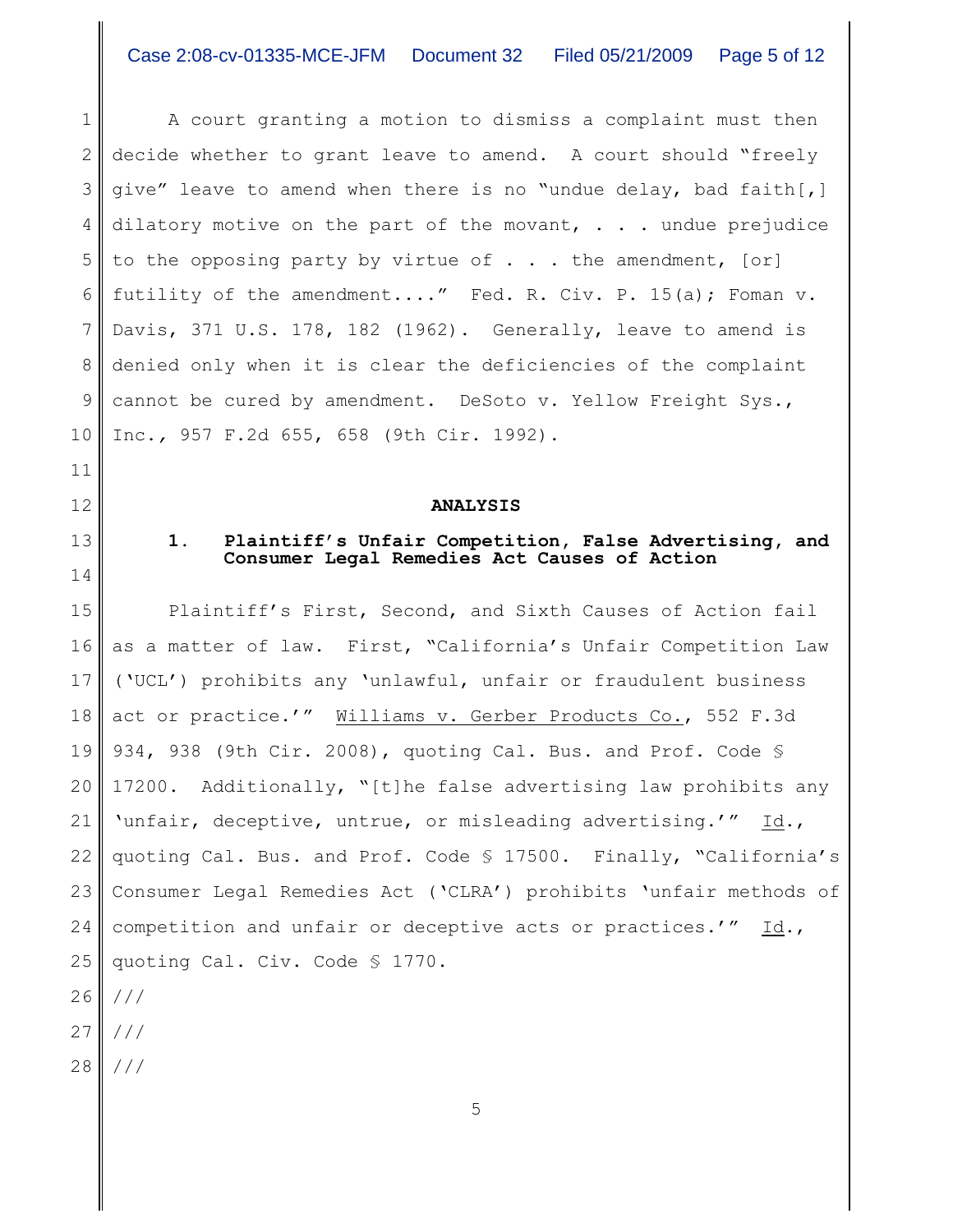1 2 3 4 5 6 7 8 9 10 11 Plaintiff's "claims under these California statutes are governed by the 'reasonable consumer' test." Id., citing Freeman v. Time, Inc., 68 F.3d 285, 289 (9th Cir. 1995), Lavie v. Procter & Gamble Co., 105 Cal. App. 4th 496, 506-07 (1st Dist. 2003). "Under the reasonable consumer standard, [Plaintiff] must show that members of the public are likely to be deceived. The California Supreme Court has recognized that these laws prohibit not only advertising which is false, but also advertising which, although true, is either actually misleading or which has a capacity, likelihood or tendency to deceive or confuse the public." Id. (internal citations and quotations omitted).

12 13 14 15 16 17 18 19 20 "[P]rimary evidence in a false advertising case is the advertising itself." Id., quoting Brockey v. Moore, 107 Cal. App. 4th 86, 100 (3d Dist. 2003). Thus, "whether a business practice is deceptive will usually be a question of fact not appropriate for decision on demurrer." Id. However, "[d]ecisions granting motions to dismiss claims under the Unfair Competition Law have occasionally been upheld." Id. This Court believes that the instant case falls into that "rare" category of cases in which dismissal is appropriate. See Id. at 939.

21 22 23 24 The leading Ninth Circuit case in this area, and the case on which Plaintiff primarily relies, is Williams, 552 F.3d 934. Nevertheless, that case is factually distinguishable from the instant action.

- 25 ///
- 26 ///
- 27 ///
- 28 ///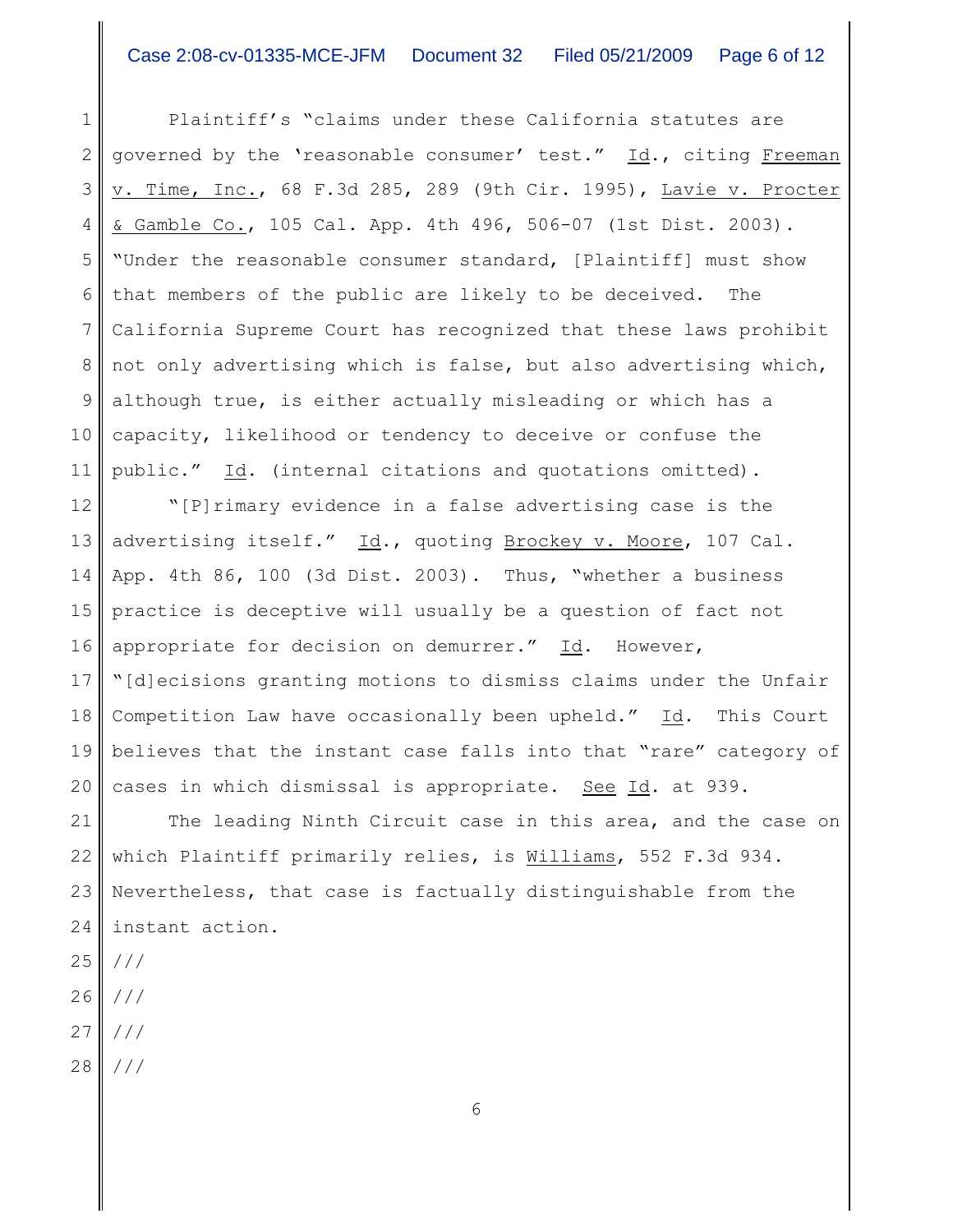1 2 3 4 5 6 7 8 9 10 11 12 13 14 15 In Williams, the Ninth Circuit determined that the district court had improperly granted a motion to dismiss because, in that case, the "packaging Gerber used for its Fruit Juice Snacks product...could likely deceive a reasonable consumer. The product [was] called 'fruit juice snacks' and the packaging picture[d] a number of different fruits, potentially suggesting (falsely) that those fruits or their juices [were] contained in the product. Further, the statement that Fruit Juice Snacks [were] made with 'fruit juice and other all natural ingredients' could easily [have been] interpreted by consumers as a claim that all the ingredients in the product were natural, which appear[ed] to be false. And finally, the claim that Snacks [was] 'just one of a variety of nutritious Gerber Graduates foods and juices that have been specifically designed to help toddlers grow up strong and healthy' add[ed] to the potential deception." Id. at 939.

16 17 18 19 20 21 22 23 24 25 26 27 In this case, to the contrary, while the challenged packaging contains the word "berries" it does so only in conjunction with the descriptive term "crunch." This Court is not aware of, nor has Plaintiff alleged the existence of, any actual fruit referred to as a "crunchberry." Furthermore, the "Crunchberries" depicted on the PDP are round, crunchy, brightlycolored cereal balls, and the PDP clearly states both that the Product contains "sweetened corn & oat cereal" and that the cereal is "enlarged to show texture." Thus, a reasonable consumer would not be deceived into believing that the Product in the instant case contained a fruit that does not exist. ///

7

28 ///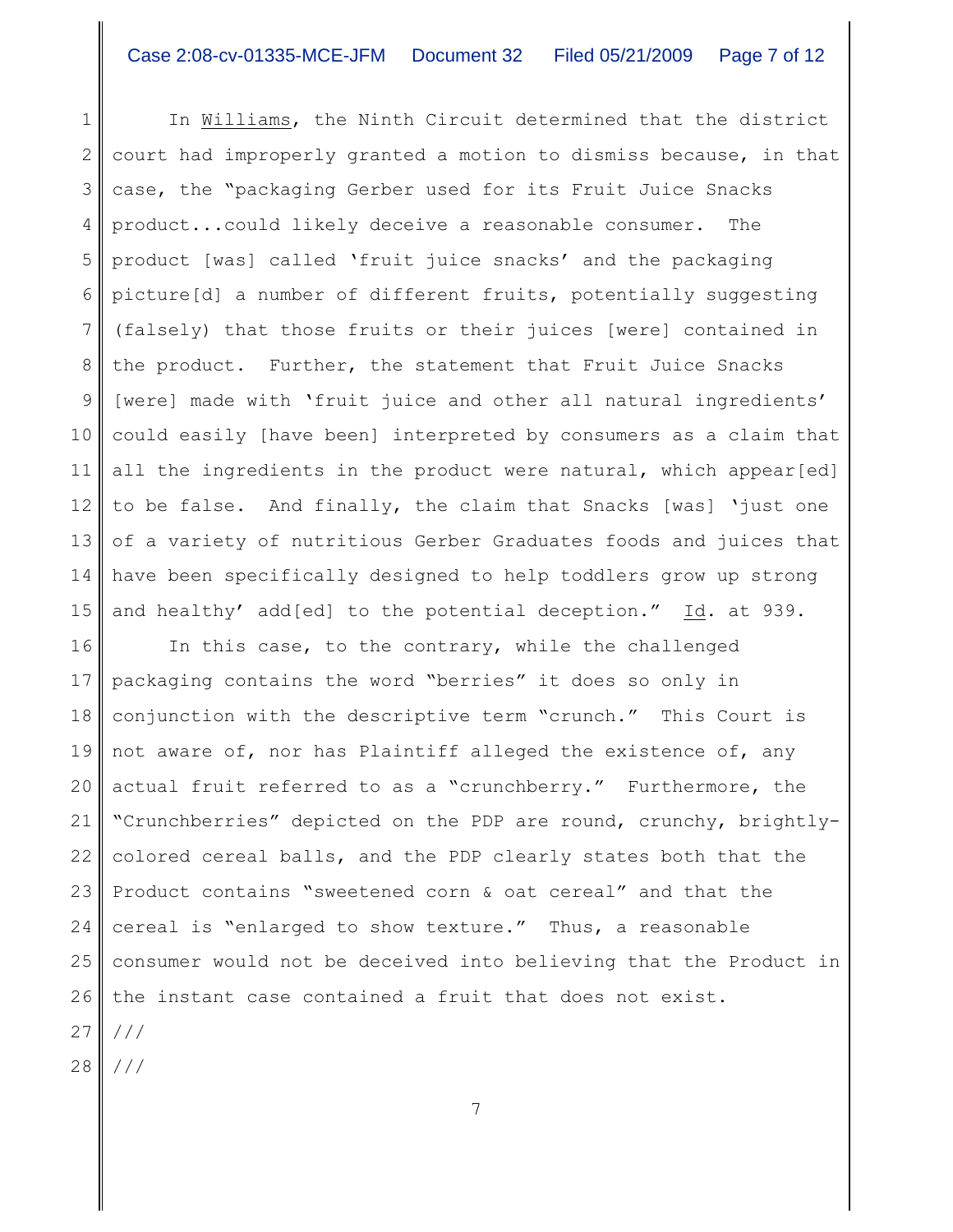1 2 3 4 5 6 7 8 9 10 11 12 13 Additionally, contrary to the packaging in Williams, the instant packaging makes no claim to be particularly nutritious or to be designed specifically to meet the nutritional needs of toddlers or children, nor does it contain any images of actual fruit that would convince this Court the instant packaging was even potentially deceptive. In this case, there is no reference to fruit on the PDP unless one believes that a "Crunchberry" is some form of produce. Indeed, even though Plaintiff claims that the brightly-colored cereal balls are shaped to resemble berries, she acknowledges that "[c]lose inspection reveals that Crunchberries on the PDP are not really berries." Opposition, 2:11. Accordingly, it is entirely unlikely that members of the public would be deceived in the manner described by Plaintiff.

14 15 16 17 18 19 20 21 22 23 24 For these same reasons, another California district court has previously rejected substantially similar claims directed against the packaging of Fruit Loops cereal, and brought by these same Plaintiff attorneys. See McKinnis v. Kellogg USA, 2007 WL 4766060 (C.D. Cal. 2007) (rejecting each argument pursued here). Thus, because the instant facts are distinguishable from those in Williams, and are, to the contrary, more on par with those alleged in McKinnis, this Court now holds that Plaintiff has failed to state UCL, FAL, or CLRA claims as a matter of law. Defendant's Motion to Dismiss Plaintiff's First, Second, and Sixth Causes of Action is granted with leave to amend.

- 25 ///
- 26 ///
- 27 ///
- 28 ///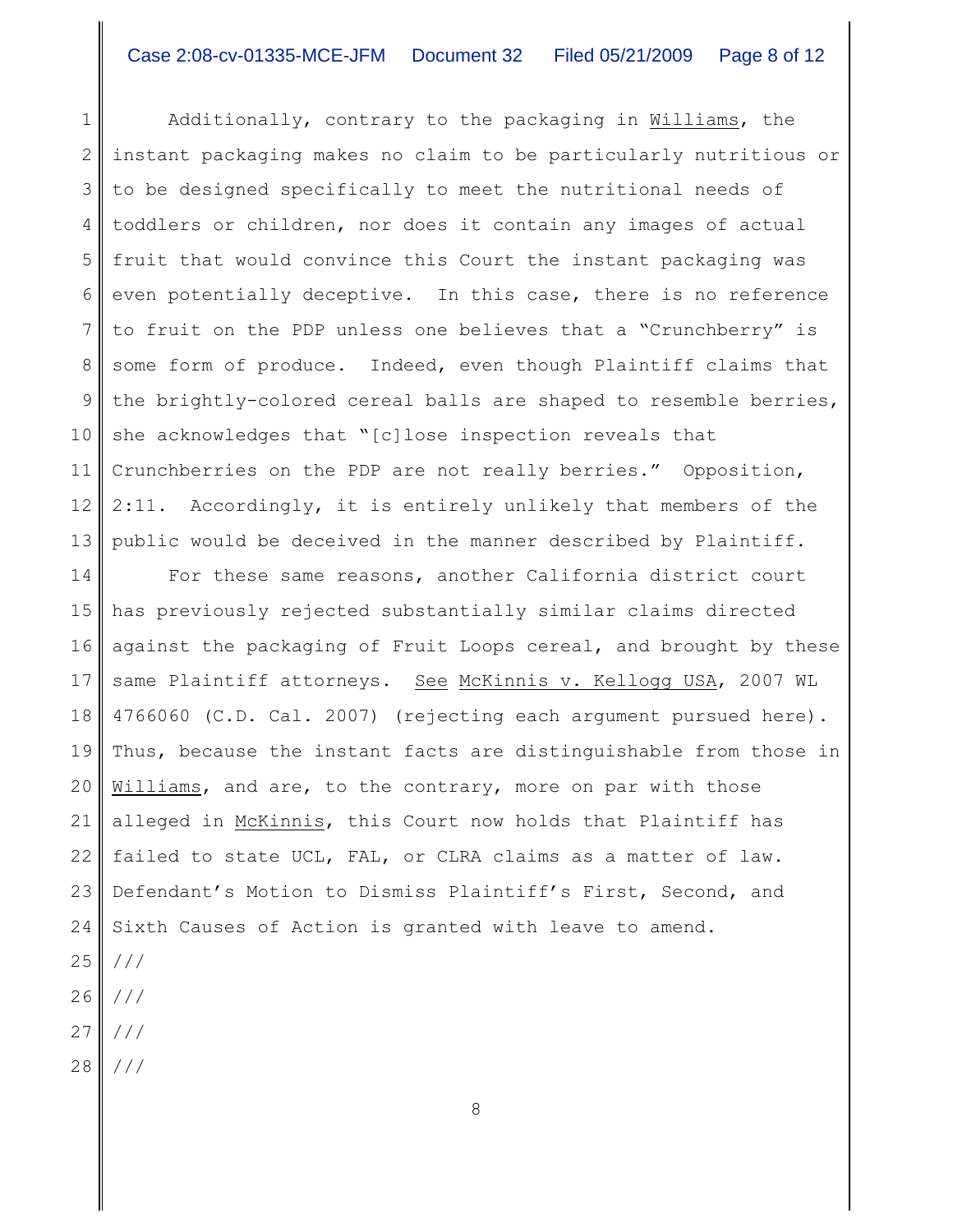1

2

# **2. Plaintiff's Intentional Misrepresentation Cause of Action**

3 4 5 6 7 8 9 10 11 12 13 Plaintiff's Intentional Misrepresentation claim fares no better. Under California Law, "[t]he elements of intentional misrepresentation, or actual fraud, are: '(1) misrepresentation (false representation, concealment, or nondisclosure); (2) knowledge of falsity (scienter); (3) intent to defraud (i.e., to induce reliance); (4) justifiable reliance; and (5) resulting damage." Anderson v. Deloitte & Touche, 56 Cal. App. 4th 1468, 1474 (1st Dist. 1997). Plaintiff lodged only the most cursory opposition to Defendant's Motion to Dismiss the instant claim, and for good reason, namely that the above discussion supports granting Defendant's Motion as to this claim as well.

14 15 16 17 18 19 20 21 22 First, Plaintiff has made no allegations indicating that the challenged packaging is false or contains false statements. Moreover, she has wholly failed to show that reliance on the package to reach the conclusion that the Product contains actual fruit is justifiable. To the contrary, as previously discussed, the packaging is not misleading and is entirely unlikely to deceive. Accordingly, Plaintiff has failed to state a claim, and Defendant's Motion to Dismiss Plaintiff's Third Cause of Action is granted with leave to amend.

- 23 ///
- 24 ///
- 25 ///
- 26 ///
- 27 ///
- 28 ///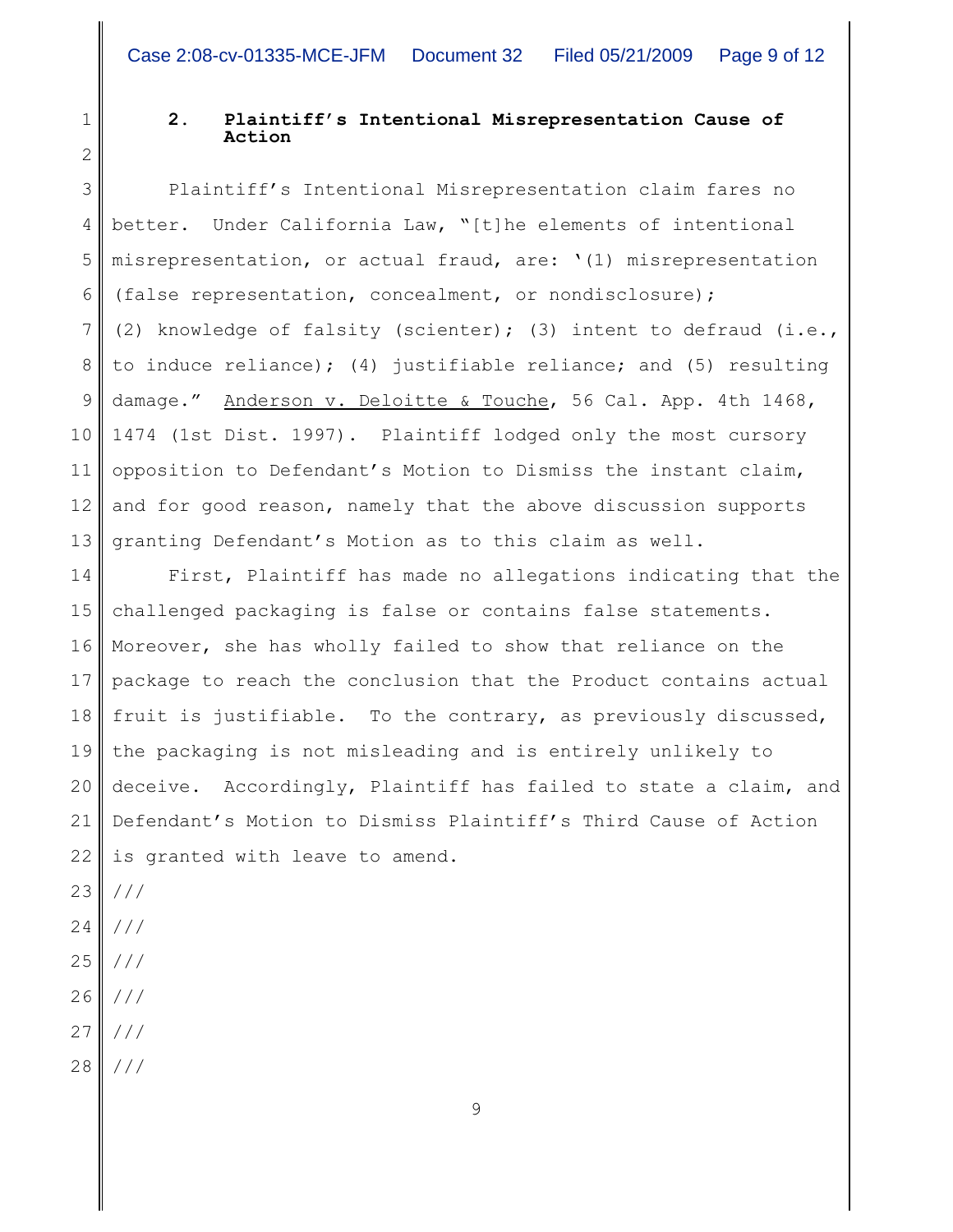```
1
2
3
```
4

7

8

9

# **3. Plaintiff's Breach of Express and Implied Warranty Causes of Action**

5 6 Finally, Plaintiff made no arguments in opposition to Defendant's Motion to Dismiss her claims for breach of various warranties, and her Fourth and Fifth Claims are now rejected as well. Through those causes of action, Plaintiff alleges, *inter alia*, that Defendant warranted the Product contained berries and that "the Product was a substantially fruit-based product deriving nutritional value from fruit." FAC, ¶¶ 61, 66.

10 11 12 13 14 15 16 17 18 19 20 21 First, Plaintiff's Breach of Express Warranty claim fails as a matter of law. In California, "[e]xpress warranties by the seller are created as follows: (a) Any affirmation of fact or promise made by the seller to the buyer which relates to the goods and becomes part of the basis of the bargain creates an express warranty that the goods shall conform to the affirmation or promise. (b) Any description of the goods which is made part of the basis of the bargain creates an express warranty that the goods shall conform to the description. (c) Any sample or model which is made part of the basis of the bargain creates an express warranty that the whole of the goods shall conform to the sample or model." Cal. Com. Code § 2313(1).

22 23 24 25 26 27 As stated, Plaintiff claims Defendant expressly warranted that the Product contains berries. However, that simply is not the case. Defendant chose the moniker "Crunchberries" for its brightly colored cereal balls. As far as this Court has been made aware, there is no such fruit growing in the wild or occurring naturally in any part of the world.

28 ///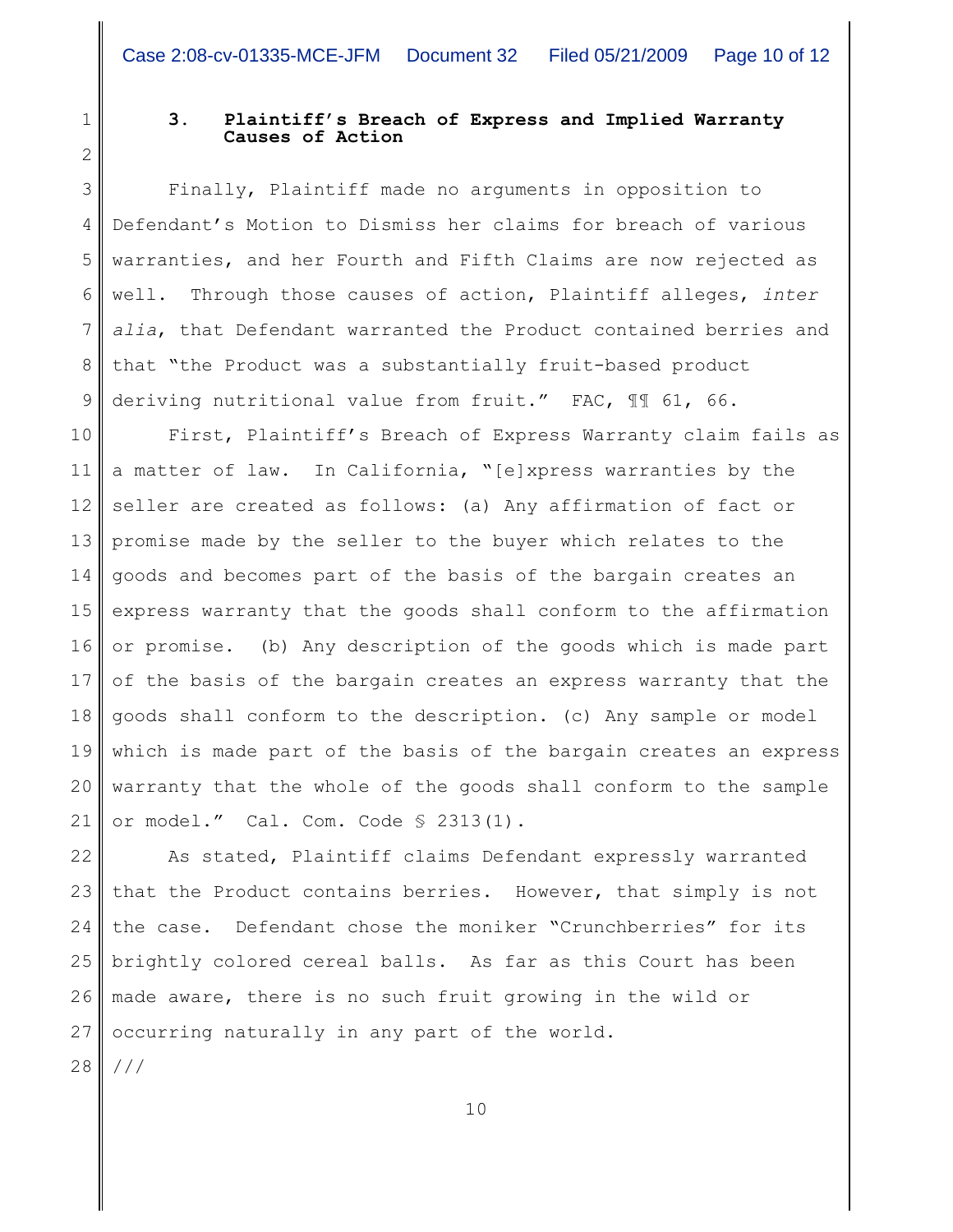1 2 3 4 5 6 7 8 Furthermore, a reasonable consumer would have understood the Product packaging to expressly warrant only that the Product contained sweetened corn and oat cereal, which it did. Accordingly, Defendant did not promise Plaintiff that the Product contained fruit, nor did the Product contain anything other than that which was actually expressly warranted. Thus, Defendant's Motion to Dismiss Plaintiff's Breach of Express Warranty cause of action is granted with leave to amend.

9 10 11 12 13 14 15 16 17 18 19 20 21 22 23 24 25 Plaintiff's Breach of Implied Warranty claim fails as well. California law states that goods are merchantable if they: "(a) Pass without objection in the trade under the contract description; and (b) in the case of fungible goods, are of fair average quality within the description; and (c) are fit for the ordinary purposes for which such goods are used; and (d) run, within the variations permitted by the agreement, of even kind, quality and quantity within each unit and among all units involved; and (e) are adequately contained, packaged, and labeled as the agreement may require; and (f) conform to the promises or affirmations of fact made on the container or label if any." Cal. Com. Code § 2314(2). The implied warranty "does not impose a general requirement that goods precisely fulfill the expectation of the buyer. Instead, it provides for a minimum level of quality." American Suzuki Motor Corp. v. Superior Court, 37 Cal. App. 4th 1291, 1296 (2d Dist. 1995) (internal citations and quotations omitted).

- 26 ///
- 27 ///
- 28 ///